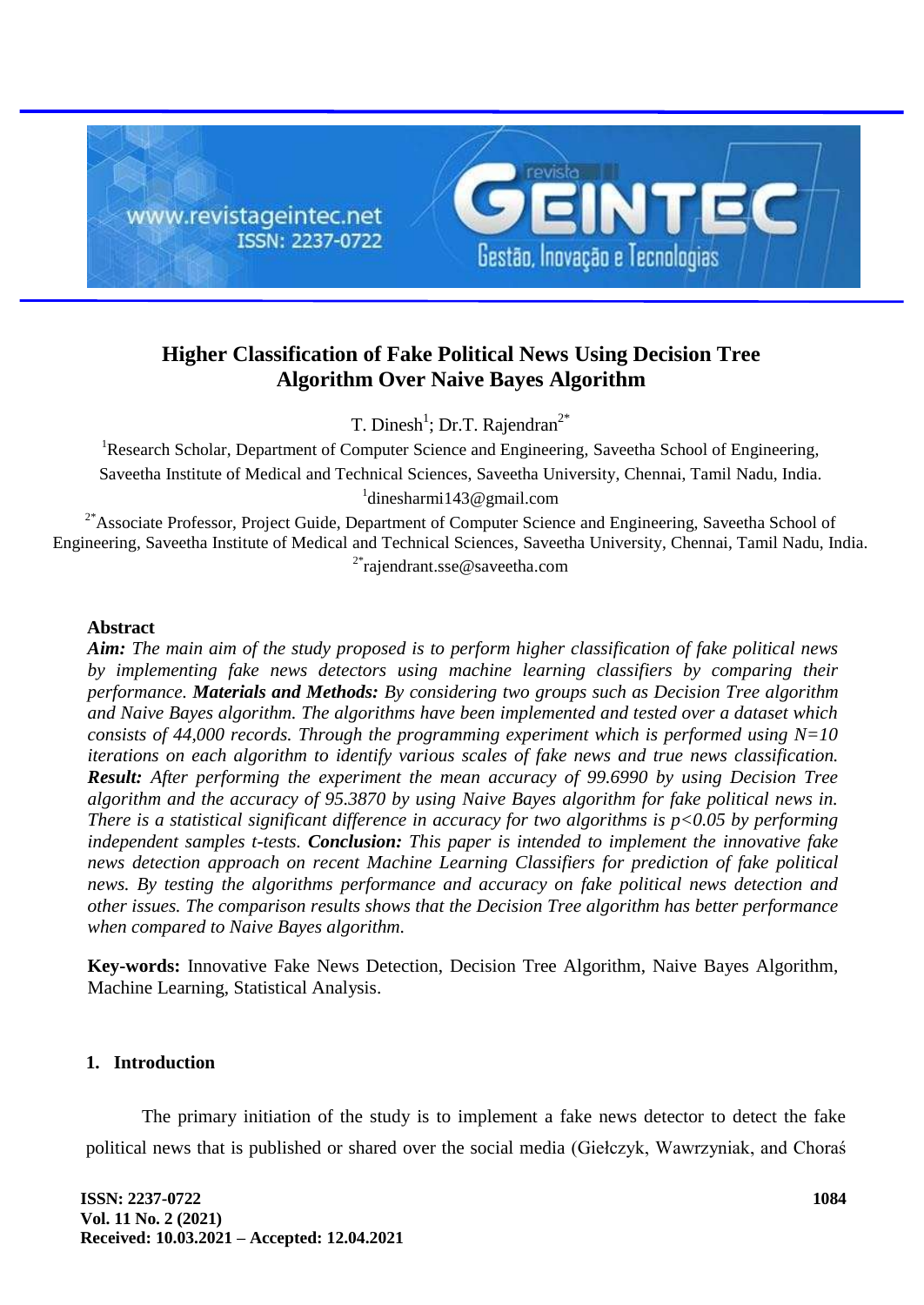[2019\).](https://paperpile.com/c/NJjhNX/4FGD) Fake news is not new to this world. It has been growing through centuries. Previous there used to be only limited ways to transfer the fake news, either by people rumoured about it or through letters. But as now decades passed, social media has become a primary platform for exchange of news. Fake news is being shared over social media. Social media is one of platforms where most of the fake news is being shared [\(Ibrishimova and Li 2020\).](https://paperpile.com/c/NJjhNX/0jhU) The application of the research is to improve fake political news prediction and to implement innovative fake news detectors [\(Paschalides](https://paperpile.com/c/NJjhNX/KAZe)  [et al. 2019\)](https://paperpile.com/c/NJjhNX/KAZe) [\(Reis et al. 2019\).](https://paperpile.com/c/NJjhNX/oVwD)

There are nearly 208 articles published in google scholar and 134 articles published in IEEE Xplore related to fake news deletection. In paper [\(Shu et al. 2017\)](https://paperpile.com/c/NJjhNX/PMFL) a data mining procedure is performed on social media to collect the fake news and convert it into a dataset which can be used for analysis and is cited about 1057 times as reference for research. There are many other machine learning classifiers implemented earlier to detect fake news published or shared over social media has minimal accuracy [\(Ahmad et al. 2020\).](https://paperpile.com/c/NJjhNX/J9wd) In this paper, the implementing a machine learning classifier can provide a better accuracy for fake political news published over social media than the previously implemented classifiers. A fake news detector is implemented which is used to detect the fake news published on social media using multiple sources and various classes, proposed in paper [\(Karimi et al.](https://paperpile.com/c/NJjhNX/wSlV)  [2018\).](https://paperpile.com/c/NJjhNX/wSlV) The classifiers which are used in previous proposed papers have less accuracy rate so the implemented Decision Tree classifier to give improved accuracy and comparing it with Naive Bayes algorithm. It is a supervised machine learning algorithm which is similar to the classifiers implemented in paper [\(Reis et al. 2019\)](https://paperpile.com/c/NJjhNX/oVwD) like SVM, Naive Bayes. This paper [\(Shu et al. 2017\)](https://paperpile.com/c/NJjhNX/PMFL) is best for future researchers who are interested in fake news detection as a reference, a data mining procedure is performed on social media to collect the fake news and convert it into a dataset which can be used for analysis.

Previously our team has a rich experience in working on various research projects across multiple disciplines [\(Sathish and Karthick 2020; Varghese, Ramesh, and Veeraiyan 2019; S. R.](https://paperpile.com/c/NJjhNX/QTA8r+0RPi2+SMbFW+7g219+LAupJ+RzZMg+WG1oQ+QunXv+npTcR+rmyG0+0Hqmu+DjUvO+nMl1r+CelES+4UyRe+22igY)  [Samuel, Acharya, and Rao 2020; Venu, Raju, and Subramani 2019; M. S. Samuel et al. 2019; Venu,](https://paperpile.com/c/NJjhNX/QTA8r+0RPi2+SMbFW+7g219+LAupJ+RzZMg+WG1oQ+QunXv+npTcR+rmyG0+0Hqmu+DjUvO+nMl1r+CelES+4UyRe+22igY)  [Subramani, and Raju 2019; Mehta et al. 2019; Sharma et al. 2019; Malli Sureshbabu et al. 2019;](https://paperpile.com/c/NJjhNX/QTA8r+0RPi2+SMbFW+7g219+LAupJ+RzZMg+WG1oQ+QunXv+npTcR+rmyG0+0Hqmu+DjUvO+nMl1r+CelES+4UyRe+22igY)  [Krishnaswamy et al. 2020; Muthukrishnan et al. 2020; Gheena and Ezhilarasan 2019; Vignesh et al.](https://paperpile.com/c/NJjhNX/QTA8r+0RPi2+SMbFW+7g219+LAupJ+RzZMg+WG1oQ+QunXv+npTcR+rmyG0+0Hqmu+DjUvO+nMl1r+CelES+4UyRe+22igY)  [2019; Ke et al. 2019; Vijayakumar Jain et al. 2019; Jose, Ajitha, and Subbaiyan 2020\).](https://paperpile.com/c/NJjhNX/QTA8r+0RPi2+SMbFW+7g219+LAupJ+RzZMg+WG1oQ+QunXv+npTcR+rmyG0+0Hqmu+DjUvO+nMl1r+CelES+4UyRe+22igY) Now the growing trend in this area motivated us to pursue this project.

The methods which are used before have less accuracy rate, less reliable and not much effective in prediction of fake political news. I have experience in research of fake political news detection. The main aim of the study is to perform higher classification of fake political news by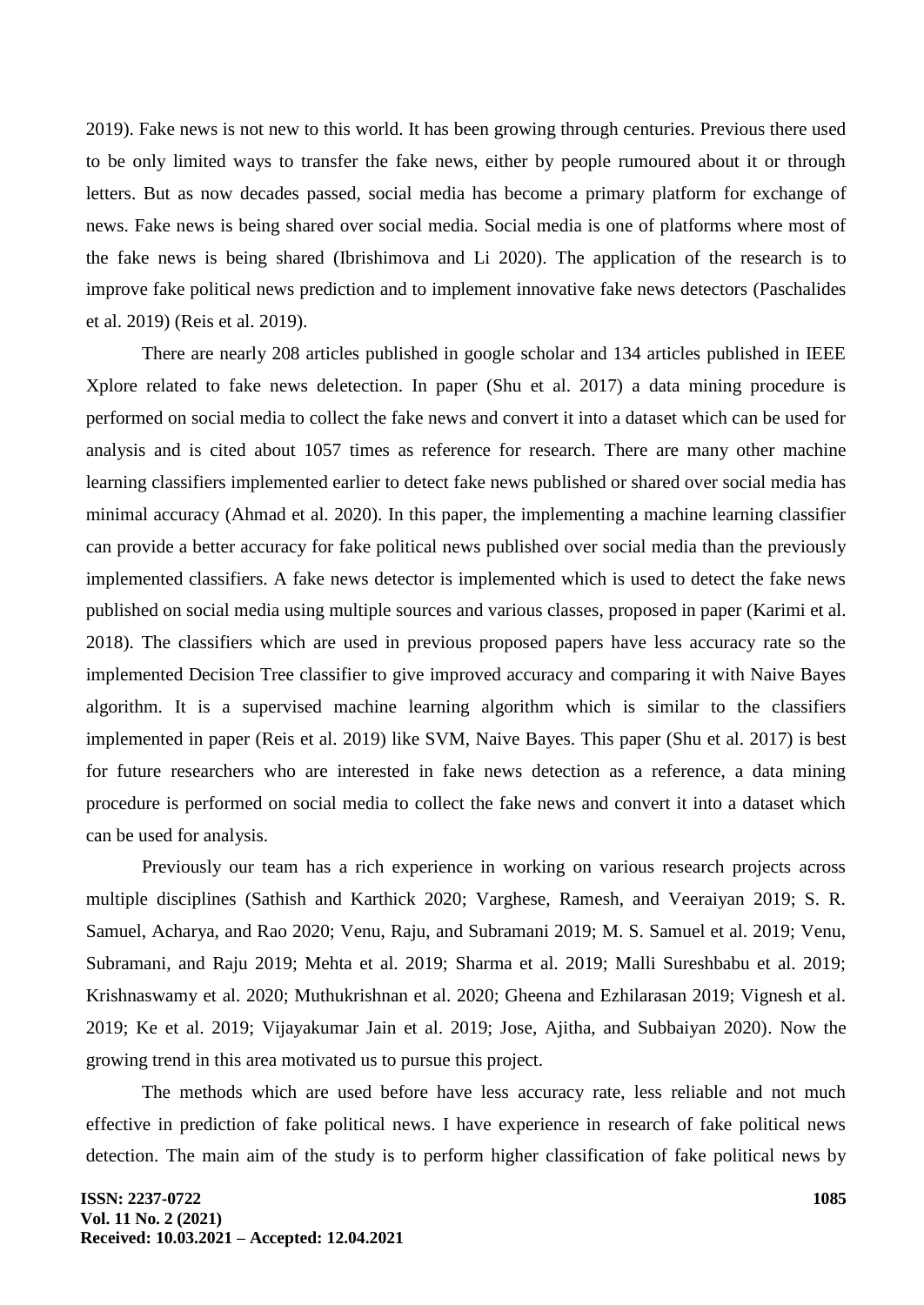implementing fake news detectors using machine learning classifiers like Decision Tree algorithm and Naive Bayes algorithm and comparing their performance. The significance is less than 0.05 shows that our hypothesis holds true. While performing an independent sample t test, if the significance is 0.022 then our assumptions are true.

### **2. Materials and Methods**

The paper study was done at CISCO Lab, Saveetha School of Engineering, SIMATS. The two supervised learning algorithms as two groups, Decision Tree and Naive Bayes. By performing two iterations on each group, one for fake news detection and other for true news detection using these two algorithms. Through the programming experiment that have performed N=10 iterations on each algorithm with sample size=10 to identify various scales of fake news and true news classification [\(Ahmad et al. 2020\).](https://paperpile.com/c/NJjhNX/J9wd) The G-power test is about 80%. Alpha error rate is a type-I error considered as 0.05 which gives the difference between two algorithms considered. Enrollment ratio is about 1. The significance rate is 0.022 shows that our hypothesis holds true.

#### **Dataset Description**

The dataset which that used in this paper is "fake news and real news dataset". The Dataset was collected from the open source Kaggle platform (https://www.kaggle.com/clmentbisaillon/fakeand-real-news-dataset). This dataset consists of data related to the US elections held in 2016. The dataset contains two files "true.csv" and "fake.csv". Both the files contain four major and relevant attributes named as "Title", "Text", "Subject" and "Date". Considering only the text attribute as dependent for analysis and classification.

#### **Naive Bayes Algorithm**

Naive Bayes algorithm is a classifier that works based on Bayes theorem with an overview of independence among predictors. This model is easy to build and also used for large datasets. The only drawback of Naive Bayes algorithm is to assume all factors as dependent on each variable. It is mainly based on the theorem formulated by Bayes's: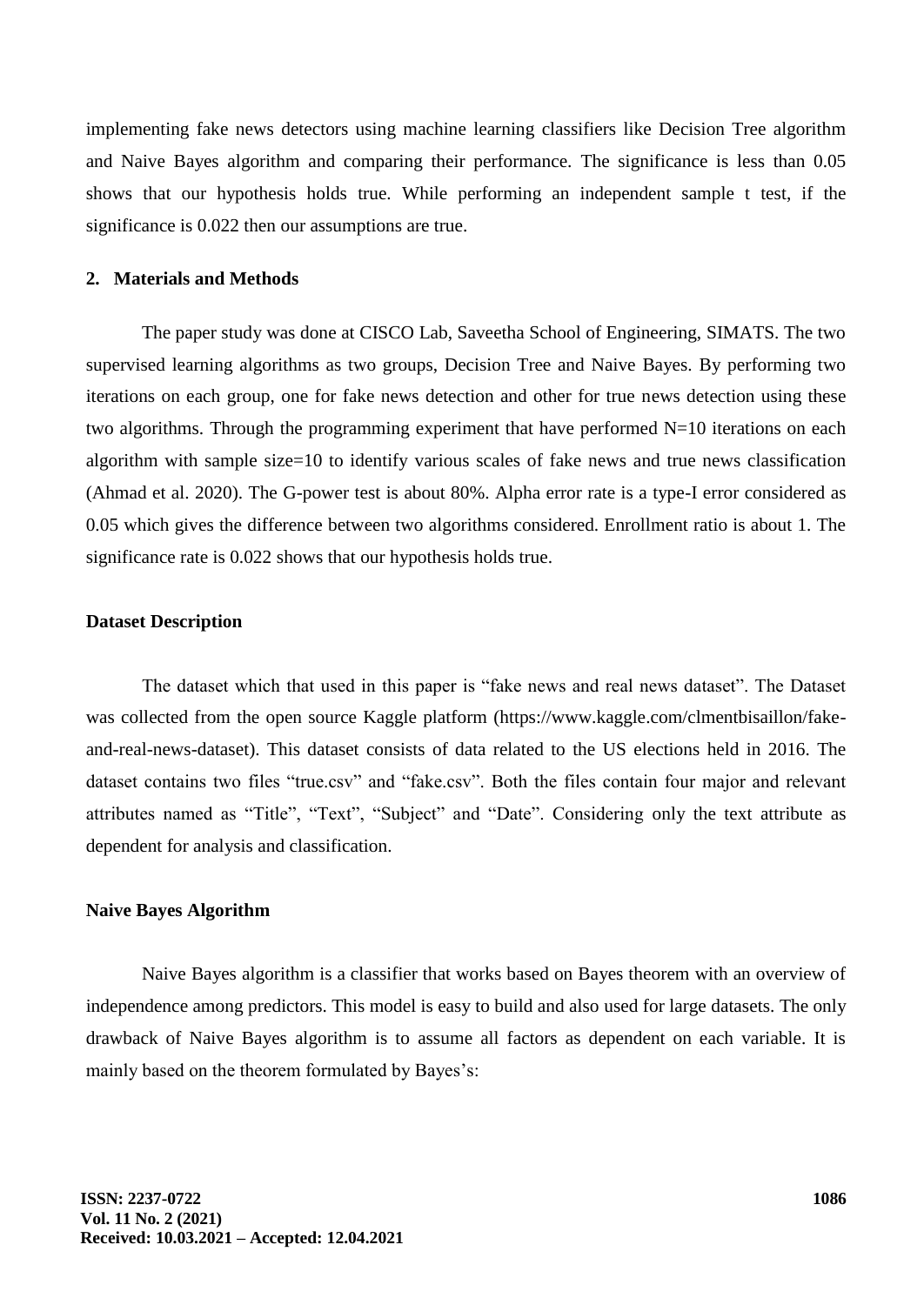$$
P(A \mid B) = \frac{P(B \mid A) \cdot P(A)}{P(B)} \tag{1}
$$

Where,

 $A, B$  = events

 $P(A|B)$  = probability of A given B is true

 $P(B|A)$  = probability of B given A is true

 $P(A)$ ,  $P(B)$  = the independent probabilities of A and B

## **Pseudocode: Naive Bayes Algorithm**

Input: Training Set

Output: Classifiers trained accuracy

- 1. Read the trained dataset into the classifier.
- 2. Calculate the mean and standard deviation for predictions.
- 3. Repeat

Calculate gauss density for each iteration

Until probability of fake political news texts are calculated

4. Define class

def MultinomialNB()

if(condition satisfy)

return accuracy

else

return to previous step

end

5. Predicted Accuracy

# **Decision Tree Algorithm**

Decision tree is a supervised learning algorithm. It is used for both regression and classification. The goal of using a Decision Tree is to create a training model that can be used to predict the class or value of the target variable by learning simple decision rules developed from training data. Equations which are required to perform classification using decision tree: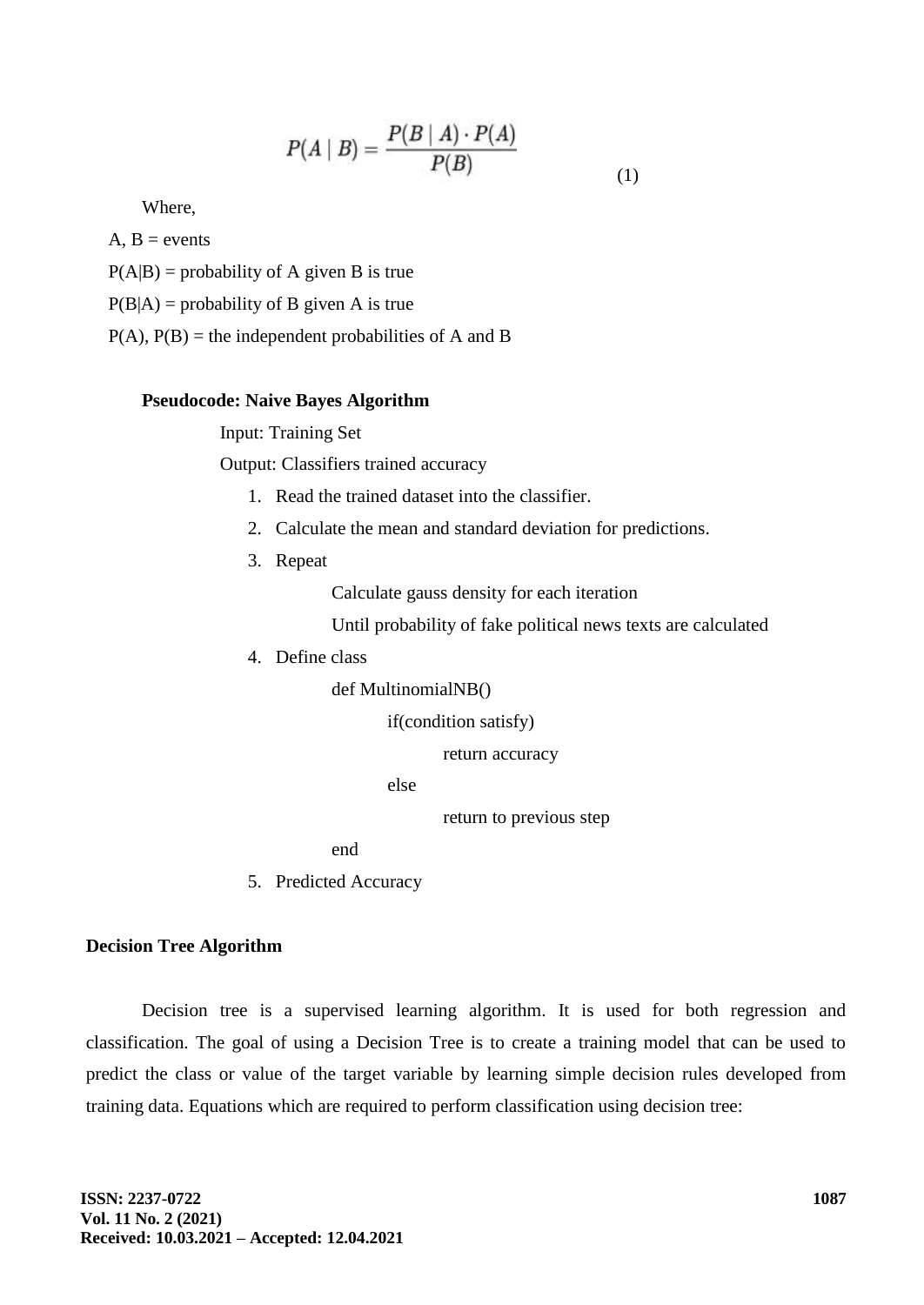$$
Gini = 1 - \sum_{i=1}^{C} (p_i)^2
$$
 (2)

$$
E(S) = \sum_{i=1}^{c} -p_i \log_2 p_i \tag{3}
$$

*Information Gain* = *Entropy(before*) - 
$$
\sum_{j=1}^{K} Entropy(j, after)
$$
 (4)

Where,

Gini: Gini Index E(S): Entropy

# **Pseudocode: Decision Tree Algorithm**

Input: Trained dataset

Output: Classifier trained accuracy

- 1. Read the training dataset into the classifier
- 2. Define a class dtree

Class dtree

- 3. Get all the required stuff from previous inputs
- 4. Define another class to test the attribute

def evaluate(test attribute)

if(end iteration is leaf)

return accuracy

else

return children[test attribute].evaluate(test attribute)

end

5. Classifiers predicted accuracy.

# **Experiment Setup**

The platform used to evaluate the machine learning algorithms was jupyter lab. The hardware configurations were intel core i5 processor with a RAM size of 4GB was used. The system type used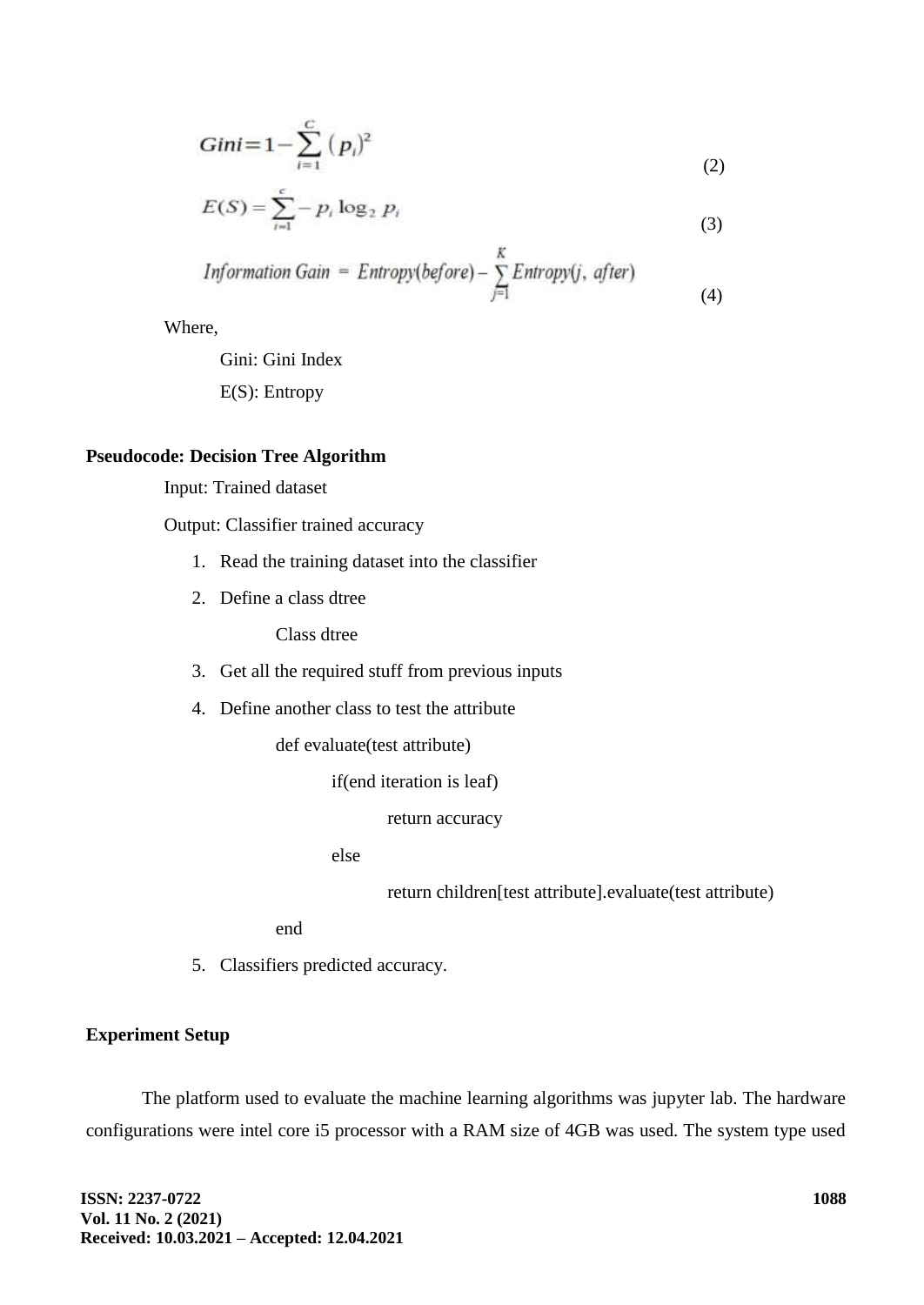was 64-bit, OS, X64 based processor with HDD of 917 GB. The operating system used was Windows and the tool used was jupyter lab with python programming language.

The dataset is fake and real news is collected. Data preprocessing has to be done. Data cleaning like removing the unnecessary attributes from the dataset and concatenating and shuffling also need to be done. Data exploration shows the contents present in the dataset. Convert the dataset that it contains only the data needed for the classifier. Split the dataset into a training set and testing set. Now implement the machine learning classifier and use the training dataset to train the classifier. After training the classifier uses a testing dataset to test the trained classifier to get the predicted accuracy from the classifier.

The SPSS tool is used to perform the statistical calculations for the results that are obtained from classifiers for various test sizes. The text part in the training dataset is independent variable whereas the text part in testing dataset are dependent on training dataset. The comparison of the performances of Decision Tree algorithm and Naive Bayes algorithm is done.

#### **3. Results**

Accuracy Table (DST, NBA), the accuracy of the Decision Tree algorithm is approximately 99% and Naive Bayes algorithm is approximately 95%. The accuracy varies for different test sizes in decimals. The accuracy varies due to random change in the test size of the algorithm (from Table.1).

Table 1 **-** Accuracy Table (DST, NBA), the Accuracy of the Decision Tree Algorithm is Approximately (99%) and Naive Bayes Algorithm is Approximately (95%)

| <b>Test Size</b>               | 0.1   | 0.2   | 0.3   | 0.4   |
|--------------------------------|-------|-------|-------|-------|
| <b>Naive Bayes Algorithm</b>   | 94.86 | 95.33 | 95.07 | 95.03 |
| <b>Decision Tree Algorithm</b> | 99.73 | 99.60 | 99.58 | 99.58 |

Group Statistics, the mean accuracy and standard deviation for Decision Tree algorithms is 99.6990 and 0.10577. For Naive Bayes algorithm is 95.3870 and 0.00061. In performing statistical analysis of 10 samples, Decision Tree obtained 0.10577 standard deviation with 0.33 standard error while Naive bayes obtained 0.00061 standard deviation with 0.12 standard error (from Table.2).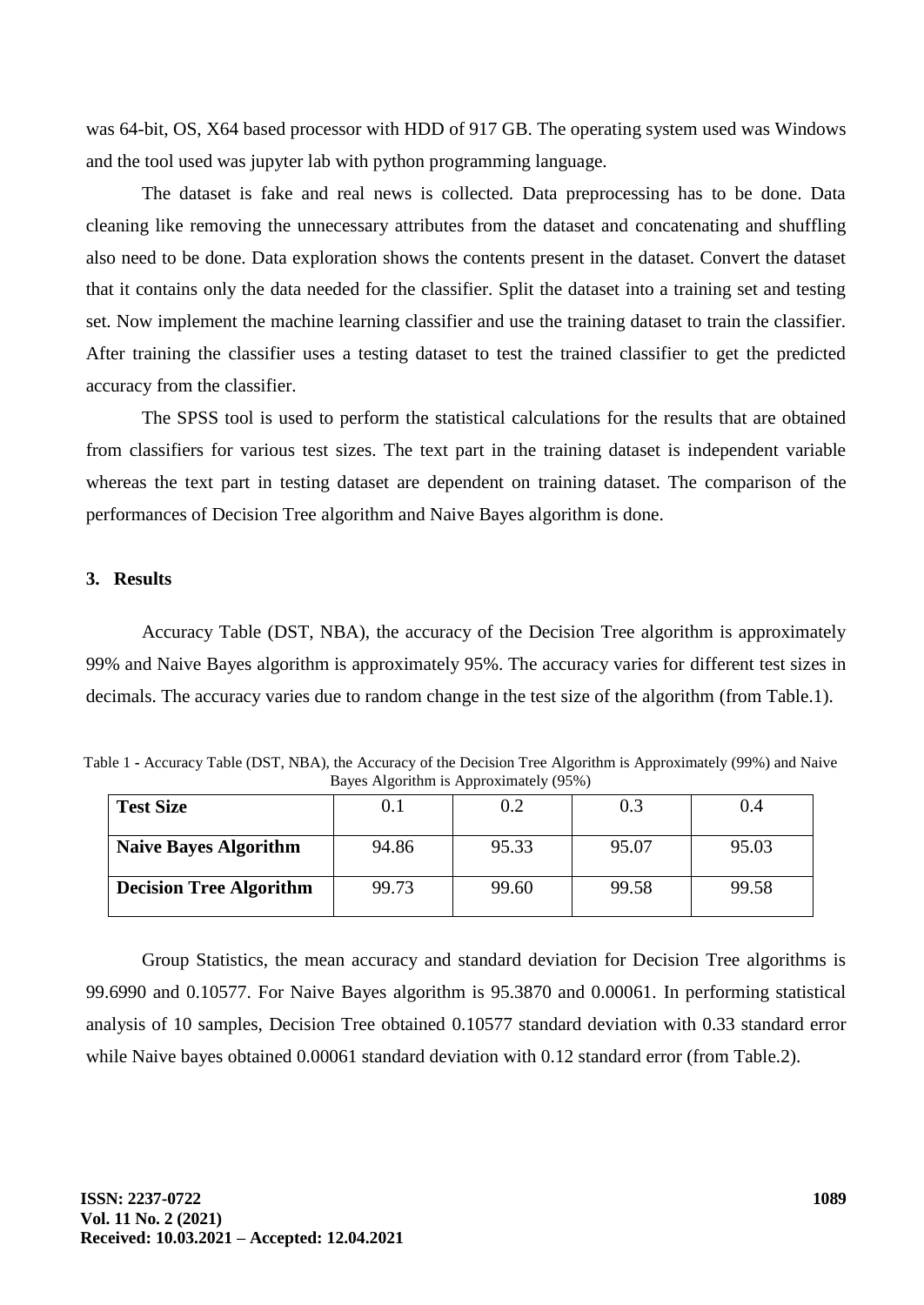Table 2 - Group Statistics, The Mean Accuracy and Standard Deviation for Decision Tree Algorithms is 99.6990 and 0.10577. For Naive Bayes Algorithm is 95.3870 and 0.00061

|                       | $DST, NBA \mid N \mid Mean$ |                          | <b>Std. Deviation   Std. Mean Error</b> |
|-----------------------|-----------------------------|--------------------------|-----------------------------------------|
| <b>Accuracy</b>   DST |                             | 10   99.6990   0.10577   | 0.3345                                  |
|                       | <b>NBA</b>                  | $10$   95.3870   0.00061 | 0.12668                                 |

Independent Samples Test, the comparison of accuracy for fake political news classification using the Decision Tree algorithm and Naive Bayes algorithm with significance less than p<0.05 and standard error difference 0.13130. When compared with the other algorithms performance of the proposed Decision tree classifier achieved better performance than Naive Bayes classifier (from Table.3).

Table 3 **-** Independent Samples Test, the Comparison of Accuracy for Fake Political News Classification Using Decision Tree Algorithm and Naive Bayes Algorithm with Significance 0.022 and Standard Error Difference 0.13130.

|                 |                  | Levene's         | Levene's Test for  | <b>T-test for</b>  | <b>T-test for</b>  | <b>T-test for</b>  |
|-----------------|------------------|------------------|--------------------|--------------------|--------------------|--------------------|
|                 |                  | <b>Test for</b>  | <b>Equality of</b> | <b>Equality of</b> | <b>Equality of</b> | <b>Equality of</b> |
|                 |                  | <b>Equality</b>  | <b>Variances</b>   | <b>Means</b>       | <b>Means</b>       | <b>Means</b>       |
|                 |                  | of               | (2)                | (3)                | (4)                | (5)                |
|                 |                  | <b>Variances</b> |                    |                    |                    |                    |
|                 |                  | (1)              |                    |                    |                    |                    |
|                 |                  | $\mathbf F$      | Sig.               | <b>Std.Error</b>   | 95%                | 95%                |
|                 |                  |                  |                    | <b>Difference</b>  | Confidence         | Confidence         |
|                 |                  |                  |                    |                    | lower              | upper              |
| <b>Accuracy</b> | <b>Equal</b>     | 6.243            | 0.022              | 0.13103            | 4.03672            | 4.58728            |
|                 | <b>Variances</b> |                  |                    |                    |                    |                    |
|                 | assumed          |                  |                    |                    |                    |                    |
|                 | <b>Equal</b>     |                  |                    | 0.13103            | 4.02101            | 4.60299            |
|                 | <b>Variances</b> |                  |                    |                    |                    |                    |
|                 | not              |                  |                    |                    |                    |                    |
|                 | assumed          |                  |                    |                    |                    |                    |

It is known as the fake political news detector architecture. The architecture defines the steps which are performed to develop a fake political news detector. It consists of the steps as Data Preprocessing, Database, Data Extraction, Modelling Classifer, Implementation and Predicted Accuracy (from Fig.1).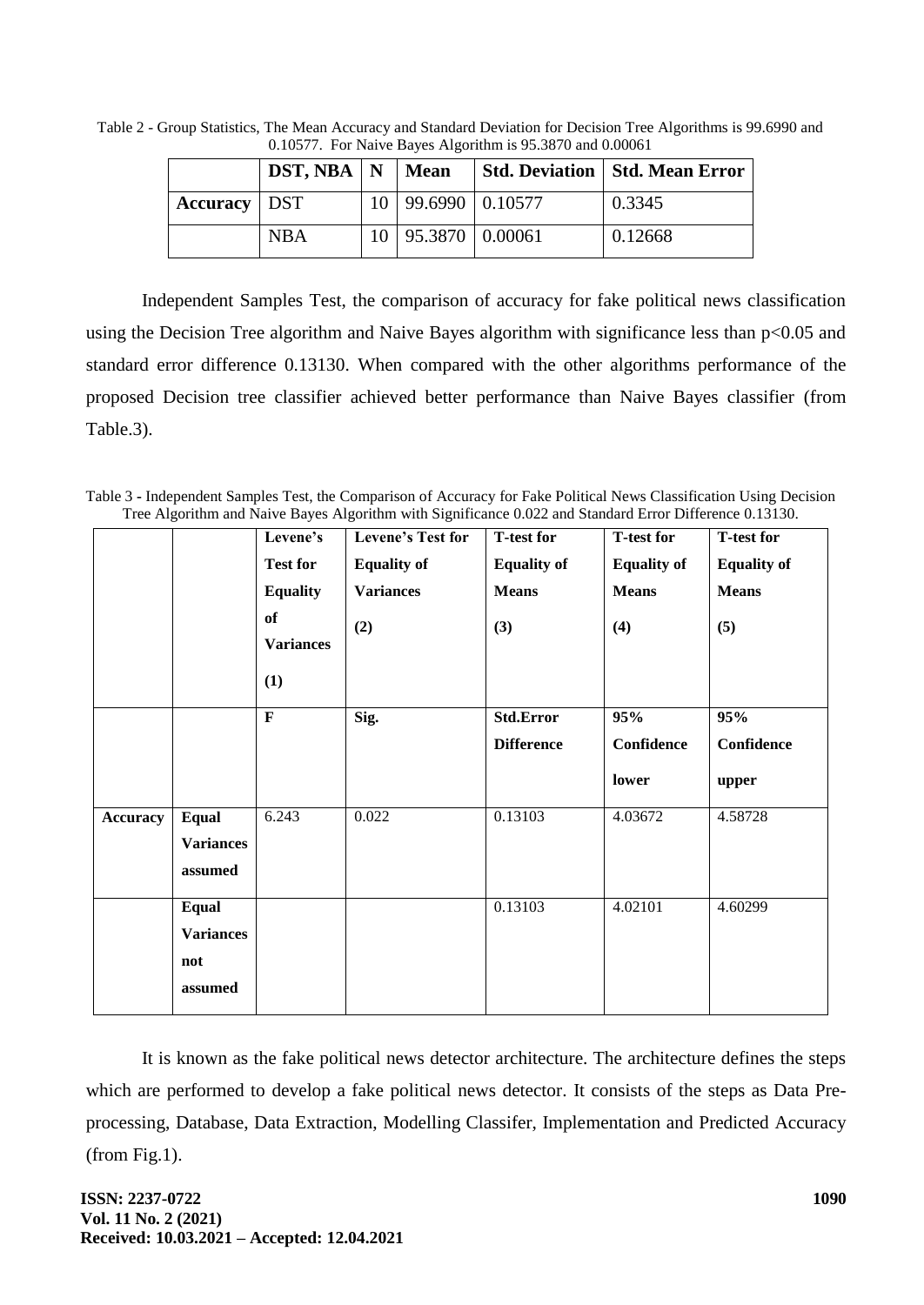Fig. 1 - Machine Learning Classifier Architecture



Simple Bar Mean of Accuracy by DST, NBA, the bar chart representing the comparison of mean accuracy of Decision Tree algorithm is 99.6990 and Naive Bayes algorithm is 95.3870. Decision tree algorithm with error rate of 0.3345 and Naive Bayes algorithm have error rate about 0.12668. Independent t-test was used to compare the accuracy of two algorithms and a statistically significant difference was noticed  $P < 0.05$ . The Decision tree model obtained 99.69% accuracy (from Fig.2). When compared with the other algorithms performance of the proposed Decision tree classifier achieved better performance than Naive Bayes classifier.



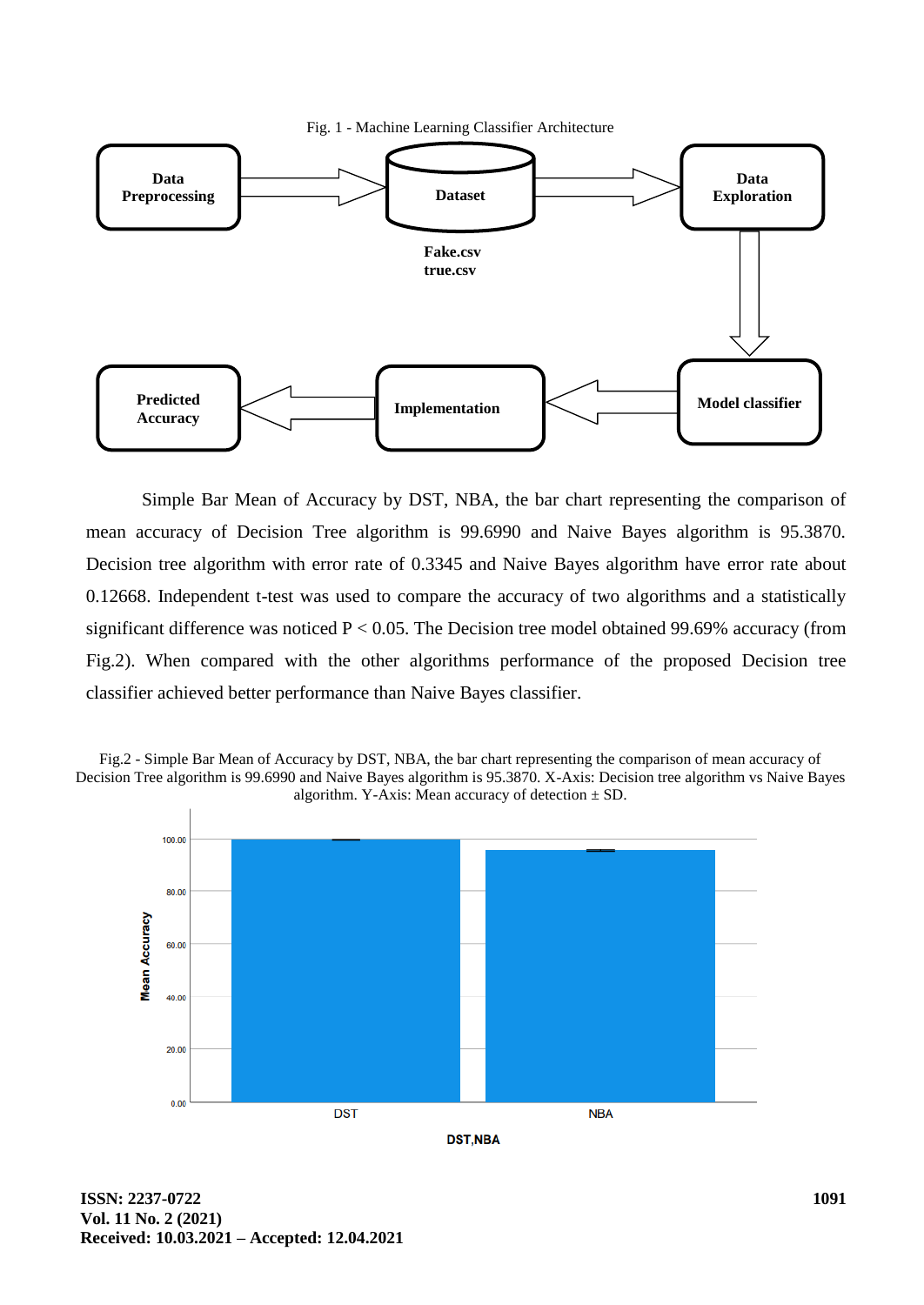# **4. Discussion**

Decision Tree algorithm have better accuracy rates than Naive Bayes algorithm. The results which are collected by performing multiple iterations of the experiment for identifying different scales of accuracy rate. Further, performed the statistical calculations using the SPSS tool with the results that are obtained from the experiment. Independent samples t-test is performed. In this study of fake political news classification, the Decision Tree has higher accuracy approximately (99%) in comparison to Naive Bayes algorithm approximately (95%). The significance rate is 0.022 which indicates that our hypothesis holds true.

The mean accuracy and standard deviation for the Decision Tree algorithm is 99.6990 and 0.10577. For Naive Bayes, the algorithm is 95.3870 and 0.00061. Decision tree algorithm appears to produce the most consistent results with minimal standard deviation. In paper [\(Agarwal et al. 2020\),](https://paperpile.com/c/NJjhNX/iOUh) feed forward neural networks which are developed using deep learning used to identify the fake news on social media which gives an accuracy of 97%. In paper [\(Ahmad et al. 2020\),](https://paperpile.com/c/NJjhNX/J9wd) Random forest and SVM(Support Vector Machine) machine learning algorithms are implemented to identify the fake news with accuracy of 91% and 96%. From these two papers we can observe that the Decision Tree algorithm proposed has better accuracy. But according to [\(Poddar, D., and Umadevi 2019\),](https://paperpile.com/c/NJjhNX/EY2X) SVM has 91% higher accuracy than the decision tree. On the basis of literature survey it is proved that the Decision Tree algorithm has better accuracy compared with Naive Bayes algorithm.

There is a statistical significant difference in accuracy for two algorithms is  $p<0.05$ , by performing independent samples tests in the SPSS statistical tool. Mean and standard deviation are also calculated using the SPSS statistical tool. Standard error difference defines the error level, the Decision tree algorithm with error rate of 0.3345 and Naive Bayes algorithm have error rate about 0.12668. In the previous work the error rate of classifier decision trees stands best by achieving a recall score of 0.942. Followed by XGBoost classifier which achieved a recall of 0.94 [\(Ahmad et al.](https://paperpile.com/c/NJjhNX/J9wd)  [2020\).](https://paperpile.com/c/NJjhNX/J9wd)

Our institution is passionate about high quality evidence based research and has excelled in various fields [\(\(Vijayashree Priyadharsini 2019; Ezhilarasan, Apoorva, and Ashok Vardhan 2019;](https://paperpile.com/c/NJjhNX/QDCSN+thPy6+fzdvx+vfOmL+fSpMv+Pdesb+kkHQg)  [Ramesh et al. 2018; Mathew et al. 2020; Sridharan et al. 2019; Pc, Marimuthu, and Devadoss 2018;](https://paperpile.com/c/NJjhNX/QDCSN+thPy6+fzdvx+vfOmL+fSpMv+Pdesb+kkHQg)  [Ramadurai et al. 2019\).](https://paperpile.com/c/NJjhNX/QDCSN+thPy6+fzdvx+vfOmL+fSpMv+Pdesb+kkHQg) We hope this study adds to this rich legacy.

The main limitation in our experiment is that the attributes in the dataset contain very few to predict accuracy(%) for fake political news classification. The more the independent and dependent variables the more accuracy will be improved.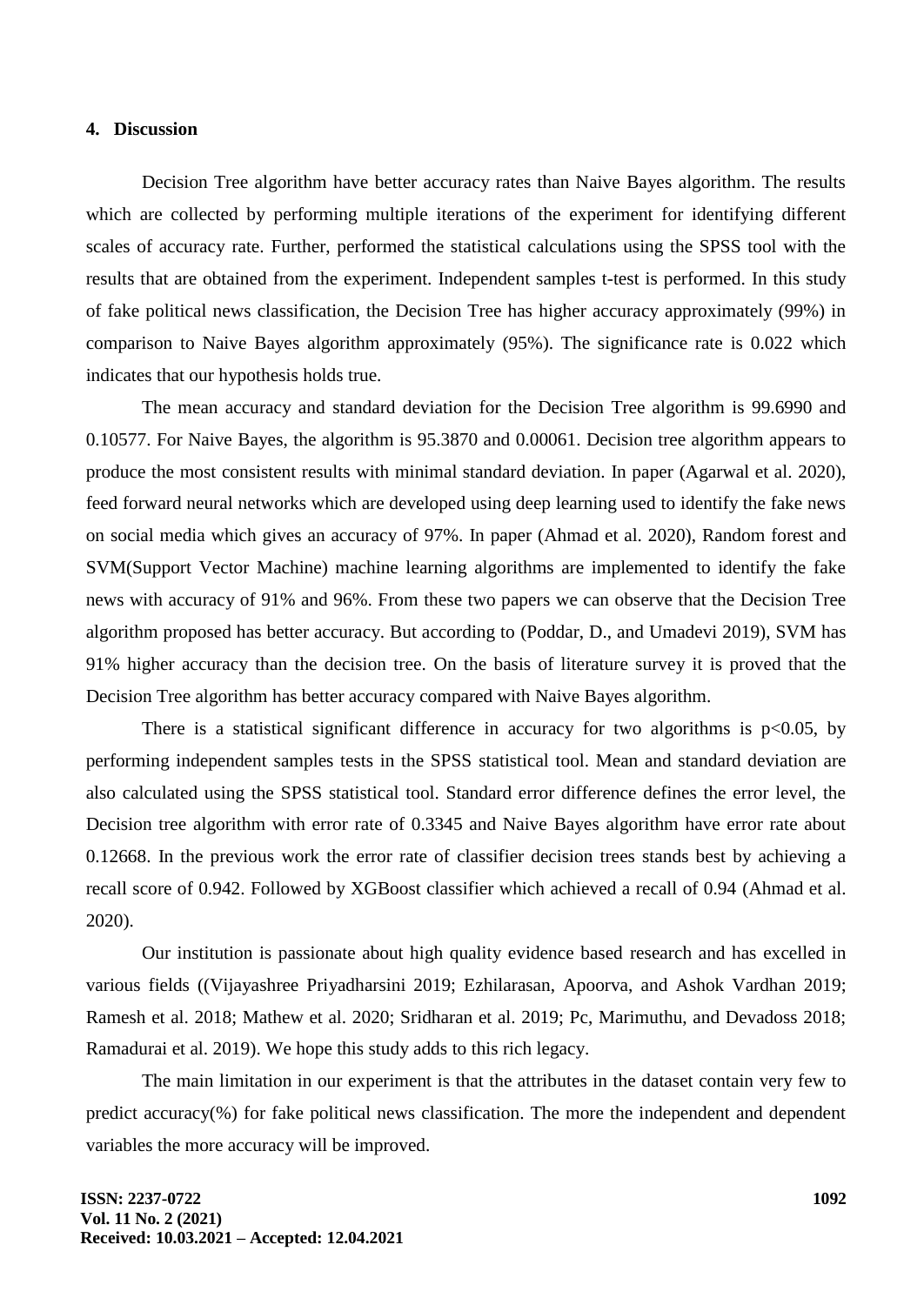The future work, the dataset contains many attributes the classifier can work efficiently and can improve the prediction accuracy. Attributes like profile, source, proofs can result in improved accuracy and exact precision values.

#### **5. Conclusion**

The approach of classifying the fake political news manually requires more knowledge of the domain. In this research, the problem of classifying fake political news articles using machine learning models is discussed. The accuracy of an innovative fake news detection for political news detection using Decision Tree algorithms have better accuracy in comparison with Naive Bayes algorithms. The significance rate is 0.022 which indicates that our hypothesis holds true.

# **Declarations**

# **Conflict of interests**

No conflict of interest in this manuscript.

#### **Author Contribution**

Author T. Dinesh was involved in data collection, data analysis, manuscript writing. Author Dr. T. Rajendran was involved in conceptualization, data validation and critical review of manuscript.

#### **Acknowledgement**

The authors would like to thank our management Saveetha School of Engineering, Saveetha Institute of Medical And Technical Sciences (Formerly known as Saveetha University) for providing the opportunities and facilities to carry out research study.

#### **Funding**

The author thank the following organizations for providing financial support that enabled us to complete the study.

**ISSN: 2237-0722 Vol. 11 No. 2 (2021) Received: 10.03.2021 – Accepted: 12.04.2021**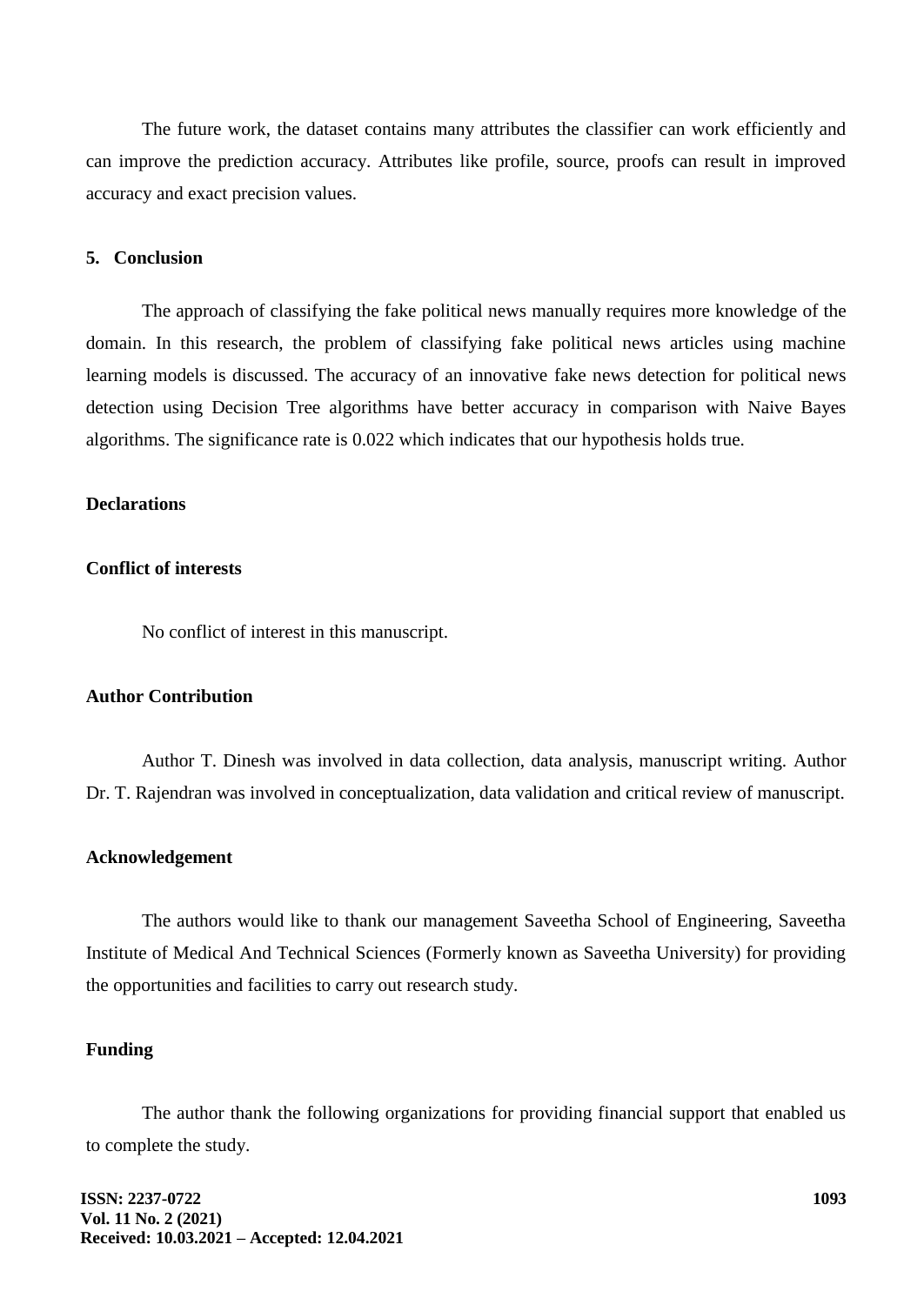- 1. InfySEC.
- 2. Saveetha University
- 3. Saveetha Institute of Medical And Technical Sciences
- 4. Saveetha School of Engineering

# **References**

Agarwal, A., Mittal, M., Pathak, A., & Goyal, L.M. (2020). Fake news detection using a blend of neural networks: an application of deep learning. *SN Computer Science*, *1*(3), 1-9.

Ahmad, I., Yousaf, M., Yousaf, S., & Ahmad, M.O. (2020). Fake News Detection Using Machine Learning Ensemble Methods. *Complexity*, *2020*. https://doi.org/10.1155/2020/8885861

Ezhilarasan, D., Apoorva, V.S., & Ashok Vardhan, N. (2019). Syzygium cumini extract induced reactive oxygen species‐mediated apoptosis in human oral squamous carcinoma cells. *Journal of Oral Pathology & Medicine*, *48*(2), 115-121.

Gheena, S., & Ezhilarasan, D. (2019). Syringic acid triggers reactive oxygen species–mediated cytotoxicity in HepG2 cells. *Human & experimental toxicology*, *38*(6), 694-702.

Giełczyk, A., Wawrzyniak, R., & Choraś, M. (2019). Evaluation of the existing tools for fake news detection. *In IFIP International Conference on Computer Information Systems and Industrial Management*, 144-151.

Ibrishimova, M.D., & Li, K.F. (2019). A machine learning approach to fake news detection using knowledge verification and natural language processing. *In International Conference on Intelligent Networking and Collaborative Systems*, 223-234.

Jose, J., & Subbaiyan, H. (2020). Different treatment modalities followed by dental practitioners for ellis class 2 fracture–A questionnaire-based survey. *The Open Dentistry Journal*, *14*[\(1\), 59–65.](http://paperpile.com/b/NJjhNX/22igY)

Karimi, H., Roy, P., Saba-Sadiya, S., & Tang, J. (2018). Multi-source multi-class fake news detection. *In Proceedings of the 27th international conference on computational linguistics*, 1546-1557.

Ke, Y., Al Aboody, M.S., Alturaiki, W., Alsagaby, S.A., Alfaiz, F.A., Veeraraghavan, V.P., & Mickymaray, S. (2019). Photosynthesized gold nanoparticles from Catharanthus roseus induces caspase-mediated apoptosis in cervical cancer cells (HeLa). *Artificial cells, nanomedicine, and biotechnology*, *47*(1), 1938-1946.

Krishnaswamy, H., Muthukrishnan, S., Thanikodi, S., Antony, G.A., & Venkatraman, V. (2020). Investigation of air conditioning temperature variation by modifying the structure of passenger car using computational fluid dynamics. *T hermal Science*, *24*(1 Part B), 495-498.

Malli Sureshbabu, N., Selvarasu, K., Nandakumar, M., & Selvam, D. (2019). Concentrated growth factors as an ingenious biomaterial in regeneration of bony defects after periapical surgery: A report of two cases. *Case reports in dentistry*, *2019*.

Mathew, M.G., Samuel, S.R., Soni, A.J., & Roopa, K.B. (2020). Evaluation of adhesion of Streptococcus mutans, plaque accumulation on zirconia and stainless steel crowns, and surrounding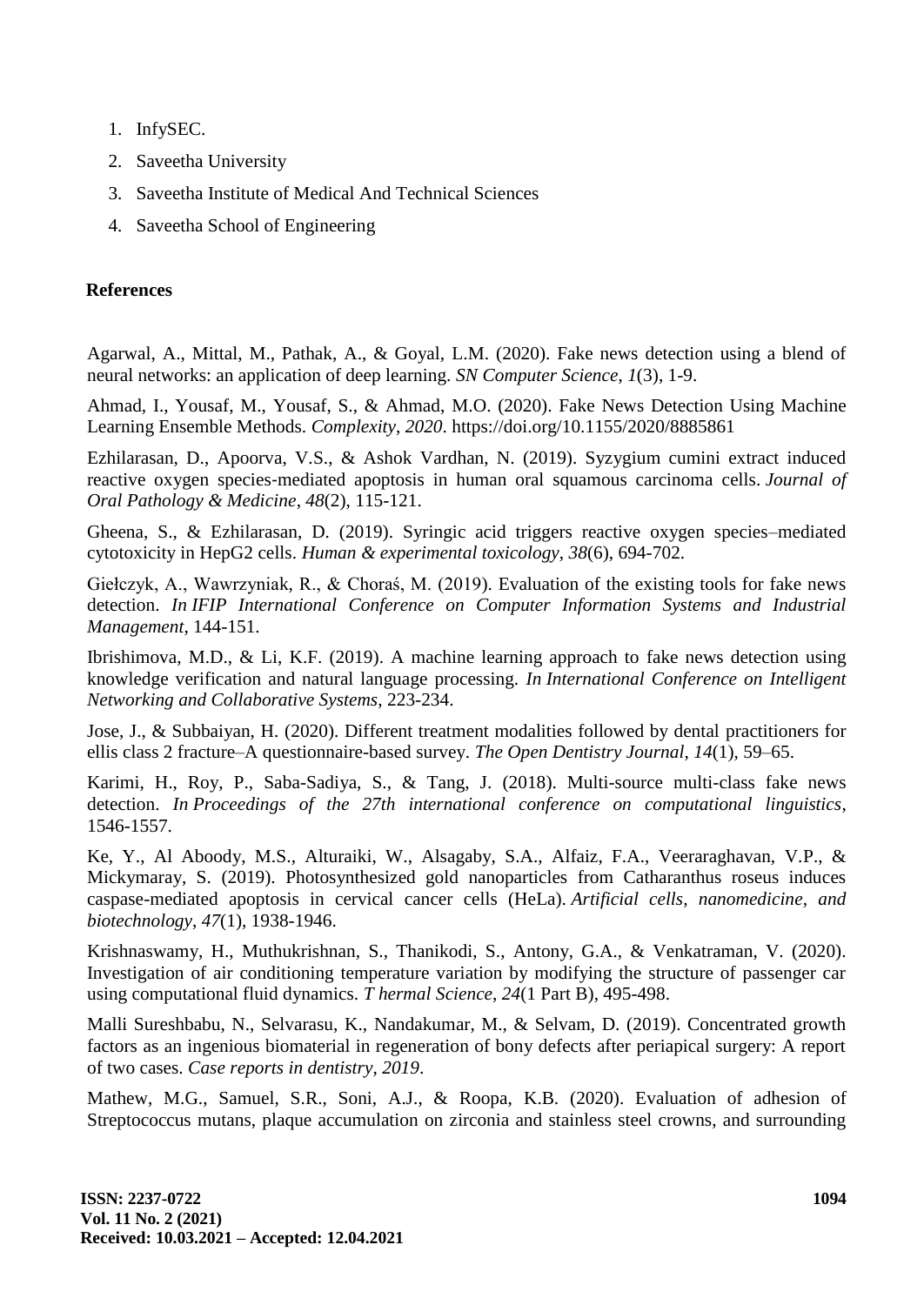gingival inflammation in primary molars: Randomized controlled trial. *Clinical oral investigations*, *24*(9), 3275-328[0.](http://paperpile.com/b/NJjhNX/vfOmL)

Mehta, M., Tewari, D., Gupta, G., Awasthi, R., Singh, H., Pandey, P., & Satija, S. (2019). Oligonucleotide therapy: an emerging focus area for drug delivery in chronic inflammatory respiratory diseases. *Chemico-biological interactions*, *308*, 206-215.

Muthukrishnan, S., Krishnaswamy, H., Thanikodi, S., Sundaresan, D., & Venkatraman, V. (2020). Support vector machine for modelling and simulation of Heat exchangers. *Thermal Science*, *24*  (1 Part B), 499-503.

Paschalides, D., Christodoulou, C., Andreou, R., Pallis, G., Dikaiakos, M. D., Kornilakis, A., & Markatos, E. (2019, October). Check-It: A plugin for detecting and reducing the spread of fake news and misinformation on the web. *In IEEE/WIC/ACM International Conference on Web Intelligence (WI)*, 298-302. [https://doi.org/10.1145/3350546.3352534](https://doi.org/)[.](http://paperpile.com/b/NJjhNX/KAZe)

PC, J., Marimuthu, T., Devadoss, P., & Kumar, S.M. (2018). Prevalence and measurement of anterior loop of the mandibular canal using CBCT: A cross sectional study. *Clinical implant dentistry and related research*, *20*(4), 531-53[4. https://europepmc.org/article/med/29624863.](http://paperpile.com/b/NJjhNX/Pdesb)

Poddar, K., & Umadevi, K.S. (2019). Comparison of various machine learning models for accurate detection of fake news. *In Innovations in Power and Advanced Computing Technologies (i-PACT)*, 1, 1-5. [https://doi.org/10.1109/i-pact44901.2019.8960044](https://doi.org/)[.](http://paperpile.com/b/NJjhNX/EY2X)

Ramadurai, N., Gurunathan, D., Samuel, A. V., Subramanian, E., & Rodrigues, S. J. (2019). Effectiveness of 2% Articaine as an anesthetic agent in children: randomized controlled trial. *Clinical oral investigations*, *23*(9), 3543-3550.

Ramesh, A., Varghese, S., Jayakumar, N.D., & Malaiappan, S. (2018). Comparative estimation of sulfiredoxin levels between chronic periodontitis and healthy patients–A case‐control study. *Journal of periodontology*, *89*(10), 1241-1248.

Reis, J.C., Correia, A., Murai, F., Veloso, A., & Benevenuto, F. (2019). Supervised learning for fake news detection. *IEEE Intelligent Systems*, *34*(2), 76-8[1. https://doi.org/10.1109/mis.2019.2899143.](http://paperpile.com/b/NJjhNX/oVwD)

Samuel, M.S., Bhattacharya, J., Raj, S., Santhanam, N., Singh, H., & Singh, N.P. (2019). Efficient removal of Chromium (VI) from aqueous solution using chitosan grafted graphene oxide (CS-GO) nanocomposite. *International journal of biological macromolecules*, *121*, 285-292.

Samuel, S.R., Acharya, S., & Rao, J.C. (2020). School Interventions–based Prevention of Early‐ Childhood Caries among 3–5‐year‐old children from very low socioeconomic status: Two‐year randomized trial. *Journal of public health dentistry*, *80*(1), 51-60.

Sathish, T., & Karthick, S. (2020). Wear behaviour analysis on aluminium alloy 7050 with reinforced SiC through taguchi approach. *Journal of Materials Research and Technology*, *9*(3), 3481-3487.

Sharma, P., Mehta, M., Dhanjal, D.S., Kaur, S., Gupta, G., Singh, H., & Satija, S. (2019). Emerging trends in the novel drug delivery approaches for the treatment of lung cancer. *Chemico-biological interactions*, *309*, 108720.

Shu, K., Sliva, A., Wang, S., Tang, J., & Liu, H. (2017). Fake news detection on social media: A data mining perspective. *ACM SIGKDD explorations newsletter, 19*(1), 22-36.

https://doi.org/10.1145/3137597.313760[0.](http://paperpile.com/b/NJjhNX/PMFL)